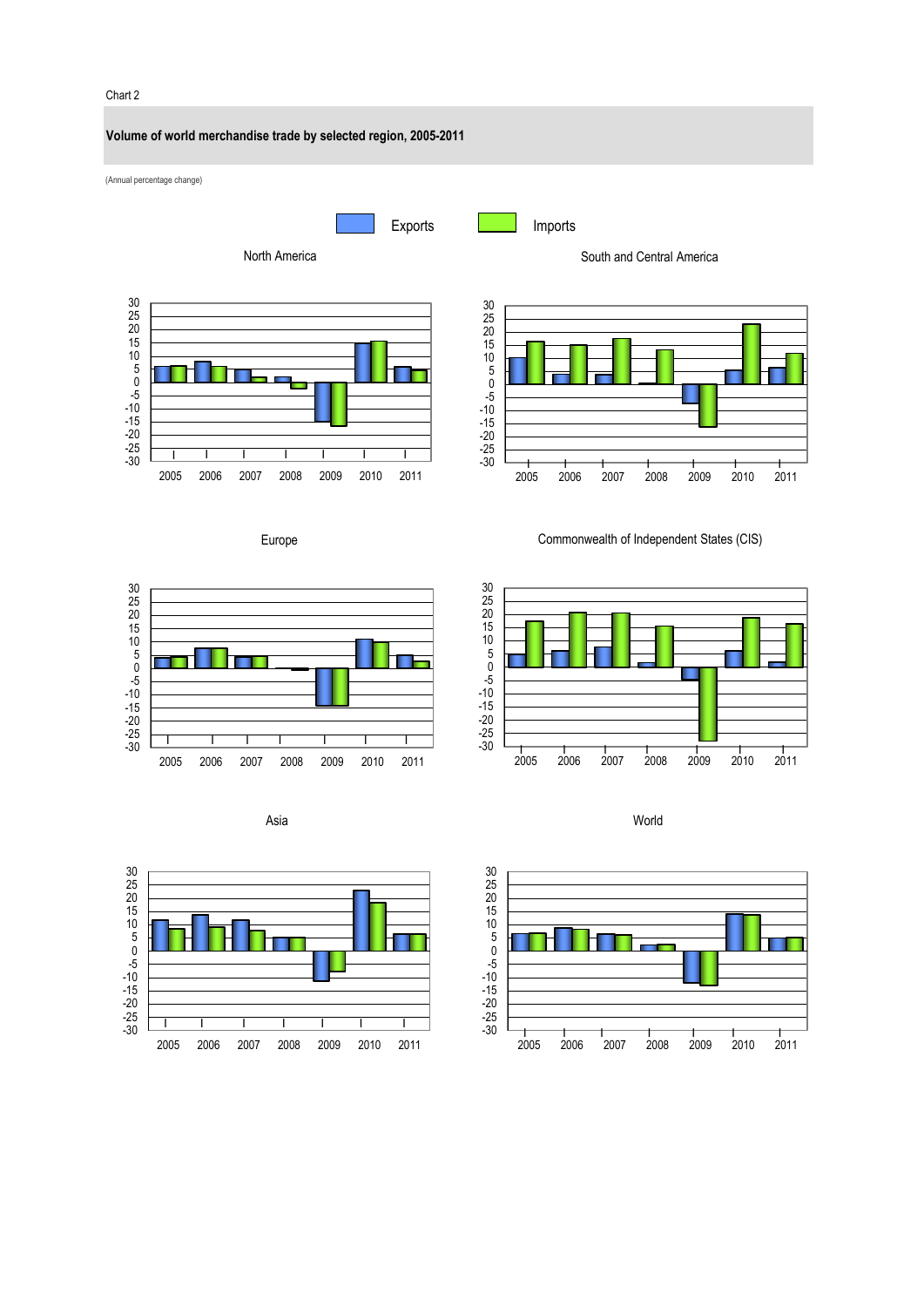#### Graphique 2

-30 -25 -20 -15 -10 -5 0 5 10 15 20 25 30

## **Volume du commerce mondial des marchandises de certaines régions, 2005-2011**

(Variation annuelle en pourcentage)

Exportations **Importations** 

2005 2006 2007 2008 2009 2010 2011 I I I I I I I

Amérique du Nord



Amérique du Sud et centrale

Europe



Asie



Communauté d'Etats indépendants (CEI)





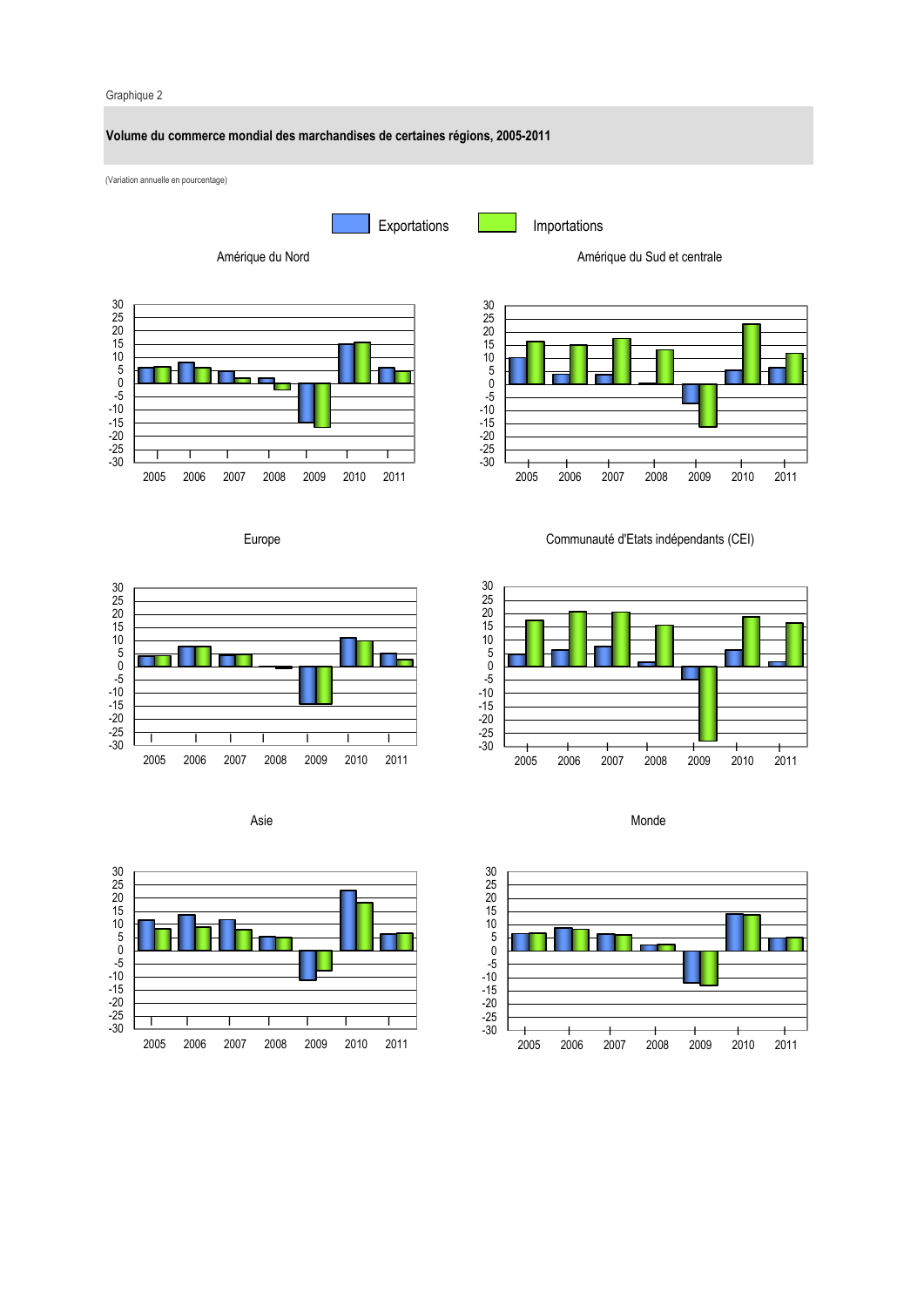## Gráfico 2







Europa







Comunidad de Estados Independientes (CEI)